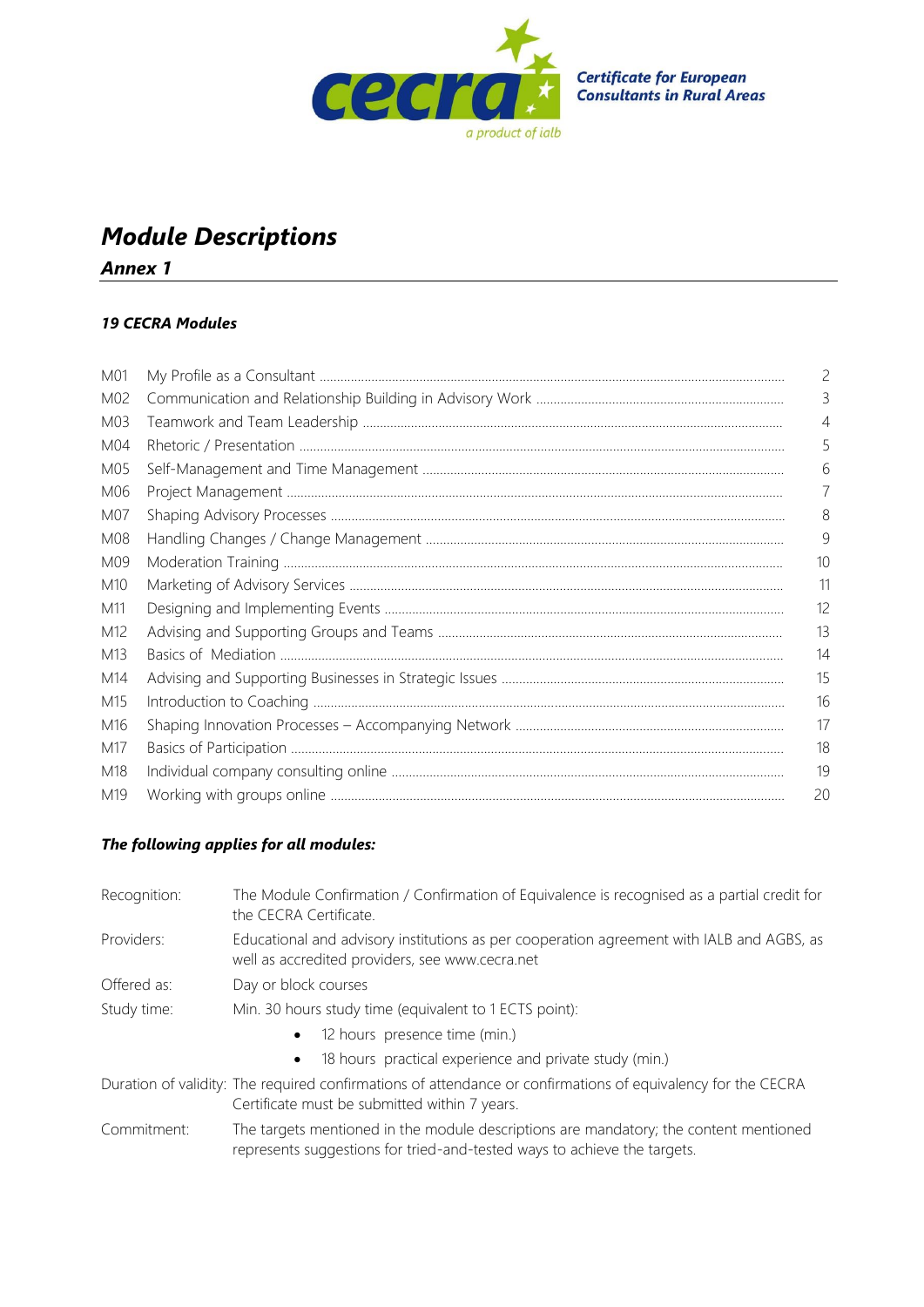

| Module Description 01                                          |                                                                                                                                                                                                                                                                                                                                                                                                                                                                                                                                                                                                     |  |
|----------------------------------------------------------------|-----------------------------------------------------------------------------------------------------------------------------------------------------------------------------------------------------------------------------------------------------------------------------------------------------------------------------------------------------------------------------------------------------------------------------------------------------------------------------------------------------------------------------------------------------------------------------------------------------|--|
| Title<br>Type<br>Format<br>Requirements<br>Proof of Competence | My Profile as a Consultant<br>CECRA Certificate Compulsory Module 01<br>Presence, blended or online<br>Professional competence in one's own field through study or voca-<br>tional training<br>Module confirmation or confirmation of equivalency                                                                                                                                                                                                                                                                                                                                                   |  |
| Learning Targets /<br>Action Competence                        | Those who have successfully completed this module<br>will be in a position to reflect on their own understanding of<br>advisory work and their own behaviour as advisors, as well as<br>to recognise opportunities for further development<br>will constantly expand their ability to perceive themselves and<br>others<br>will deal with their target group and with the circumstances in<br>their field of service, as well as with the framework conditions<br>and different interests in the advisory environment<br>will treat people in their environment with appreciation and<br>tolerance. |  |
| Content                                                        | My role as a consultant, my understanding of myself<br>Goals<br>Motivation<br>Role models<br>Understanding of role<br>Intercultural sensitivity<br>Strengths/weaknesses<br>My target group / My clients<br>Understanding of advisory work / advisory concept / basic<br>attitudes<br>Socialisation of men and women (family) in advisory work<br>Gender aspects                                                                                                                                                                                                                                     |  |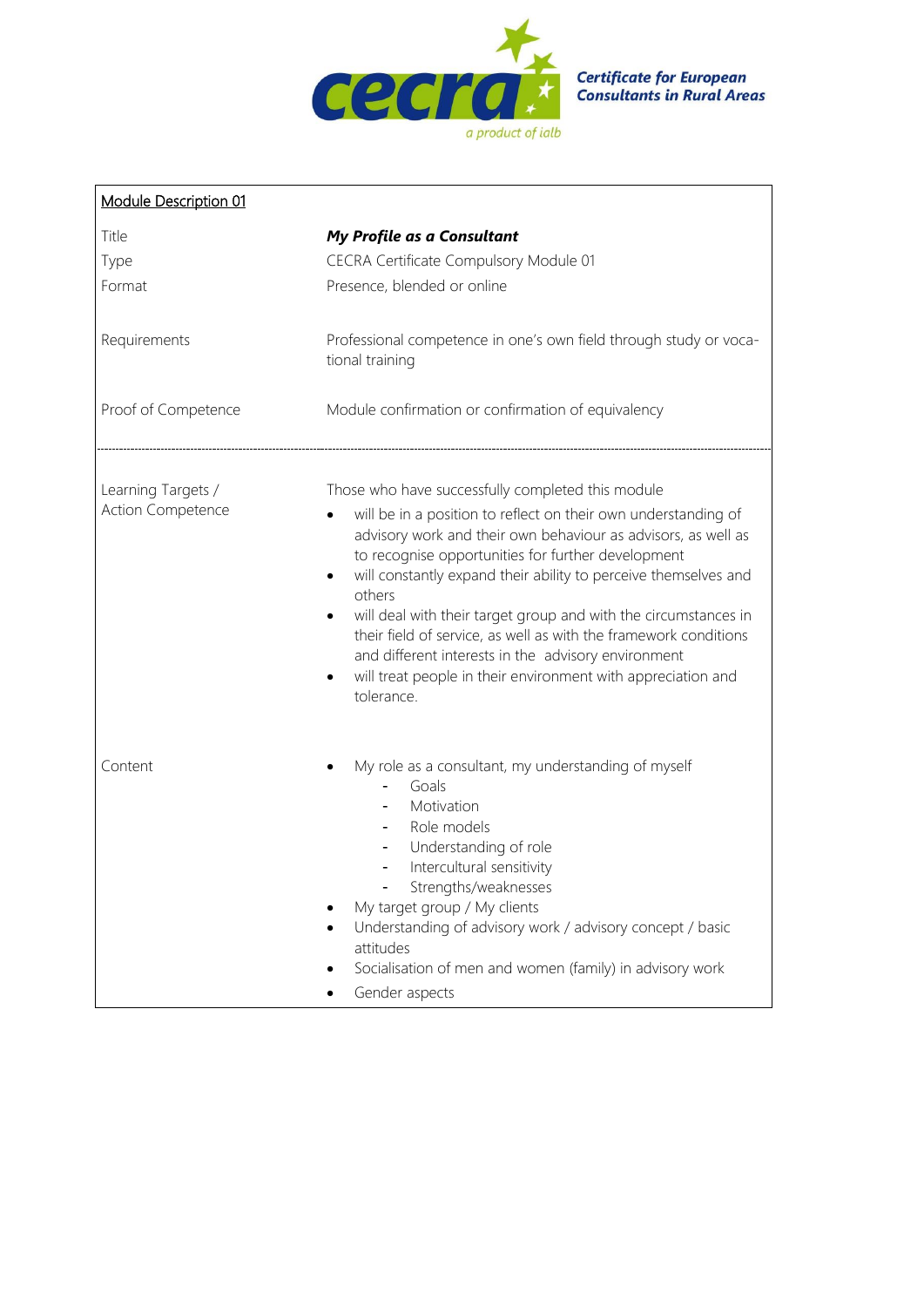

| Module Description 02                   |                                                                                                                                                                                                                                                                                                                                                                                                                                            |  |
|-----------------------------------------|--------------------------------------------------------------------------------------------------------------------------------------------------------------------------------------------------------------------------------------------------------------------------------------------------------------------------------------------------------------------------------------------------------------------------------------------|--|
| Title<br>Type<br>Format                 | <b>Communication and Relationship Building in Advisory Work</b><br>CECRA Certificate Compulsory Module 02<br>Presence                                                                                                                                                                                                                                                                                                                      |  |
| Requirements                            | Professional competence in one's own field through study or voca-<br>tional training                                                                                                                                                                                                                                                                                                                                                       |  |
| Proof of Competence                     | Module confirmation or confirmation of equivalency                                                                                                                                                                                                                                                                                                                                                                                         |  |
| Learning Targets /<br>Action Competence | Those who have successfully completed this module<br>will be familiar with the basics of communication, and will have<br>mastered the most important communication techniques, es-<br>pecially for the advisory interview<br>will be able to build and professionally manage relationships<br>$\bullet$<br>with people in their environment<br>will be able to reflect on, and continue to develop, their own<br>perception/communication. |  |
| Content                                 | Basics of communication for advisors<br>Communication models<br>Basic communication techniques<br>Active listening<br>٠<br>Questioning techniques<br>Metacommunication<br>٠<br>Design and structure of a professional advisory interview (dis-<br>cussion quidelines)<br>Dealing with objections / resistance in the advisory context<br>Case review                                                                                       |  |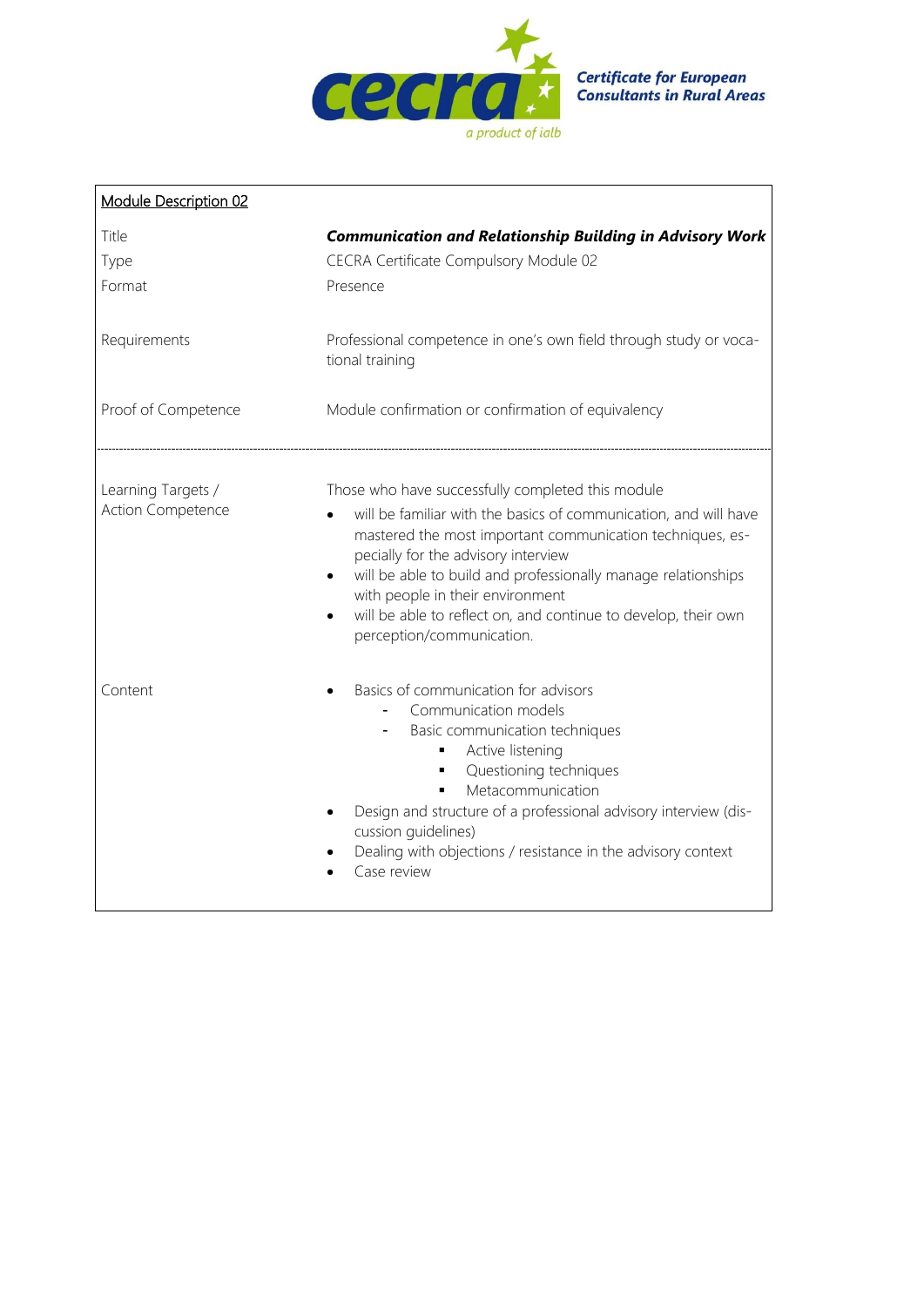

| Module Description 03                   |                                                                                                                                                                                                                                                                                                                                                                                                                                                                                        |
|-----------------------------------------|----------------------------------------------------------------------------------------------------------------------------------------------------------------------------------------------------------------------------------------------------------------------------------------------------------------------------------------------------------------------------------------------------------------------------------------------------------------------------------------|
| Title                                   | <b>Teamwork and Team Leadership</b>                                                                                                                                                                                                                                                                                                                                                                                                                                                    |
| Type                                    | <b>CECRA Certificate Elective Module 03</b>                                                                                                                                                                                                                                                                                                                                                                                                                                            |
| Format                                  | Presence, blended or online                                                                                                                                                                                                                                                                                                                                                                                                                                                            |
| Requirements                            | Professional competence in one's own field through study or voca-<br>tional training                                                                                                                                                                                                                                                                                                                                                                                                   |
| Proof of Competence                     | Module confirmation or confirmation of equivalency                                                                                                                                                                                                                                                                                                                                                                                                                                     |
| Learning Targets /<br>Action Competence | Those who have successfully completed this module<br>will be able to effectively put together, use and motivate teams<br>will know the basics of team leadership<br>$\bullet$<br>will participate constructively in the team and take on responsi-<br>bility<br>will be able to perceive conflicts in the team and contribute<br>constructively to their resolution<br>will be able to communicate clearly and contribute to the<br>$\bullet$<br>achievement of the agreed objectives. |
| Content                                 | Basics of teamwork<br>Team building / team 'design'<br>My influence as a partner on the team (effective participation)<br>$\bullet$<br>Handling conflict in the team                                                                                                                                                                                                                                                                                                                   |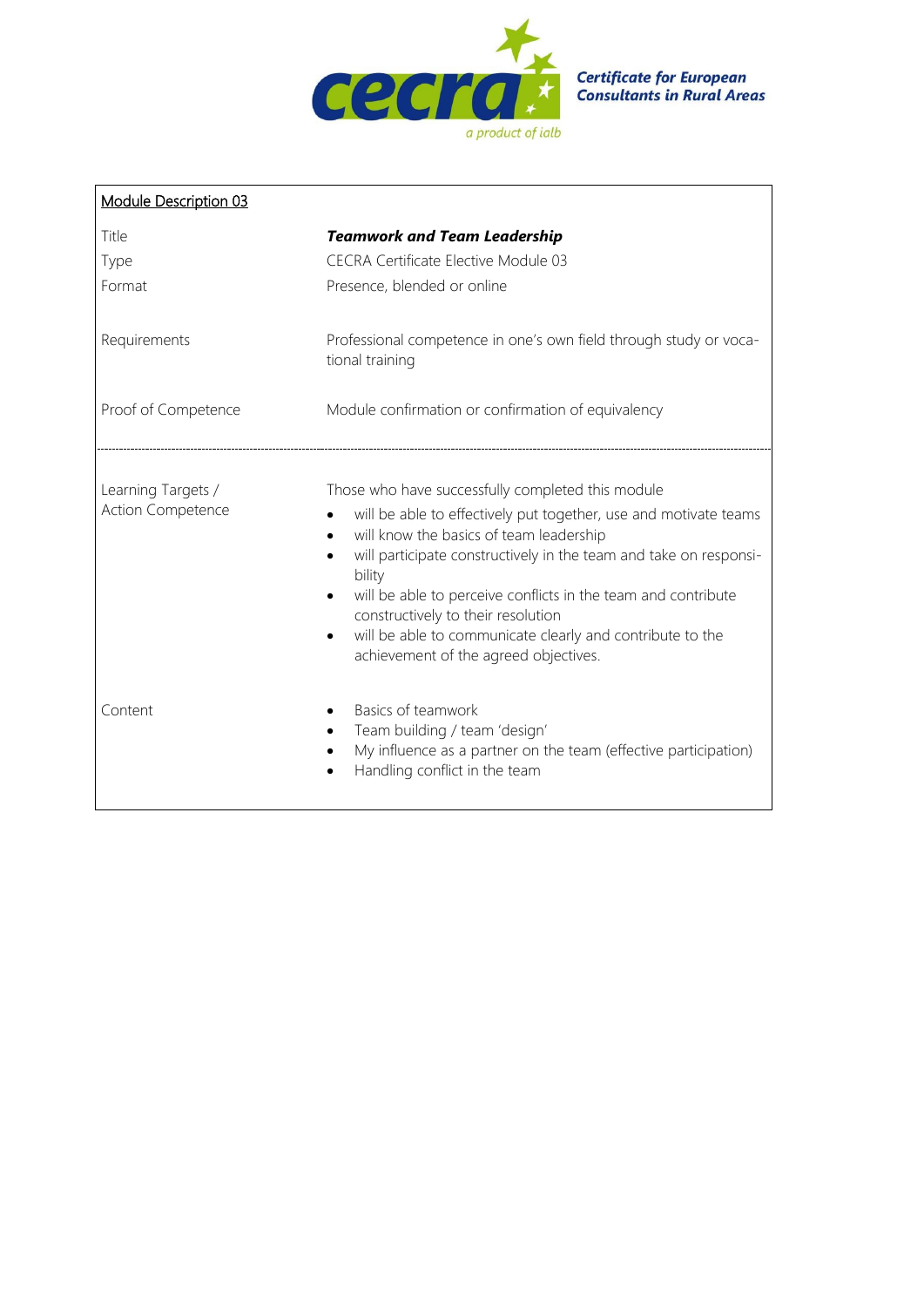

| Module Description 04                          |                                                                                                                                                                                                                                                                                            |  |
|------------------------------------------------|--------------------------------------------------------------------------------------------------------------------------------------------------------------------------------------------------------------------------------------------------------------------------------------------|--|
| Title                                          | <b>Rhetoric / Presentation</b>                                                                                                                                                                                                                                                             |  |
| Type                                           | <b>CECRA Certificate Elective Module 04</b>                                                                                                                                                                                                                                                |  |
| Format                                         | Presence                                                                                                                                                                                                                                                                                   |  |
| Requirements                                   | Professional competence in one's own field through study or voca-<br>tional training                                                                                                                                                                                                       |  |
| Proof of Competence                            | Module confirmation or confirmation of equivalency                                                                                                                                                                                                                                         |  |
| Learning Targets /<br><b>Action Competence</b> | Those who have successfully completed this module<br>will use lecture and presentation techniques successfully and<br>appropriately<br>will be able to structure a technical lecture<br>will be able to use rhetorical effects<br>will be able to deal with disturbances.                  |  |
| Content                                        | The first appearance (and how to win with it)<br>Body language, voice and movement in front of an audience<br>Design and structure of a technical lecture<br>Speeches for various occasions<br>Appropriate use of media (visualisation)<br>Methods for turning attendees into participants |  |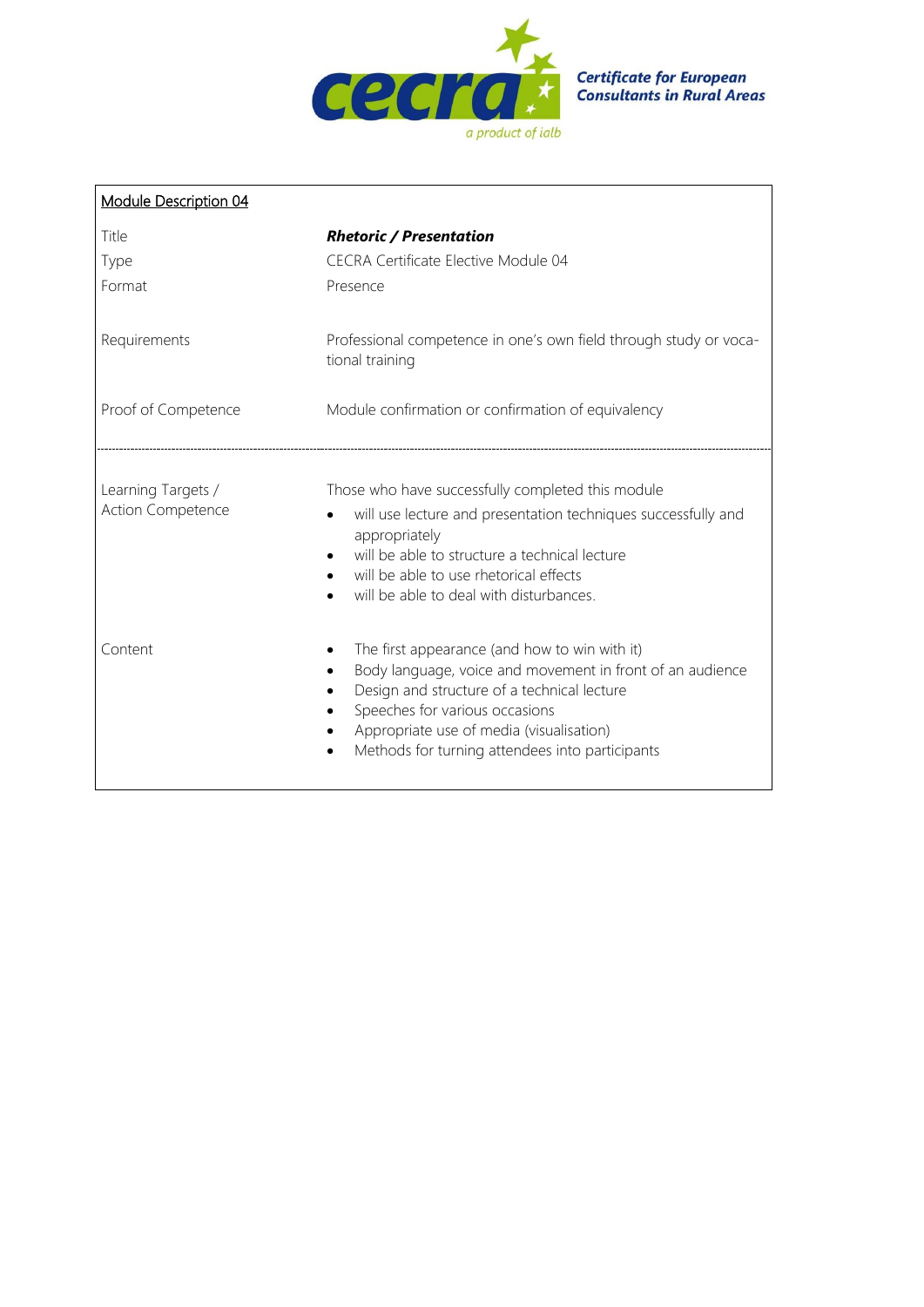

| Module Description 05                   |                                                                                                                                                                                                                                                                                                                                                                                   |
|-----------------------------------------|-----------------------------------------------------------------------------------------------------------------------------------------------------------------------------------------------------------------------------------------------------------------------------------------------------------------------------------------------------------------------------------|
| Title                                   | <b>Self-Management / Time Management</b>                                                                                                                                                                                                                                                                                                                                          |
| Type                                    | <b>CECRA Certificate Elective Module 05</b>                                                                                                                                                                                                                                                                                                                                       |
| Format                                  | Presence, blended or online                                                                                                                                                                                                                                                                                                                                                       |
| Requirements                            | Professional competence in one's own field through study or voca-<br>tional training                                                                                                                                                                                                                                                                                              |
| Proof of Competence                     | Module confirmation or confirmation of equivalency                                                                                                                                                                                                                                                                                                                                |
| Learning Targets /<br>Action Competence | Those who have successfully completed this module<br>will be able to arrange their work situation bearing in mind<br>requirements and available resources<br>will possess knowledge in the sphere of personal work and time<br>$\bullet$<br>management<br>will learn to set priorities and organise their work<br>will be able to reflect on and refine their own work behaviour. |
| Content                                 | Activity and time analysis (time inventory)<br>Workplace organisation<br>Work planning and self-regulation<br>Relaxation and self-perception exercises - dealing with stress<br>$\bullet$<br>Personal work techniques, e.g. (to-do list, pareto principle,<br>Eisenhower Principle, ABC Analysis)                                                                                 |

 $\mathbf{r}$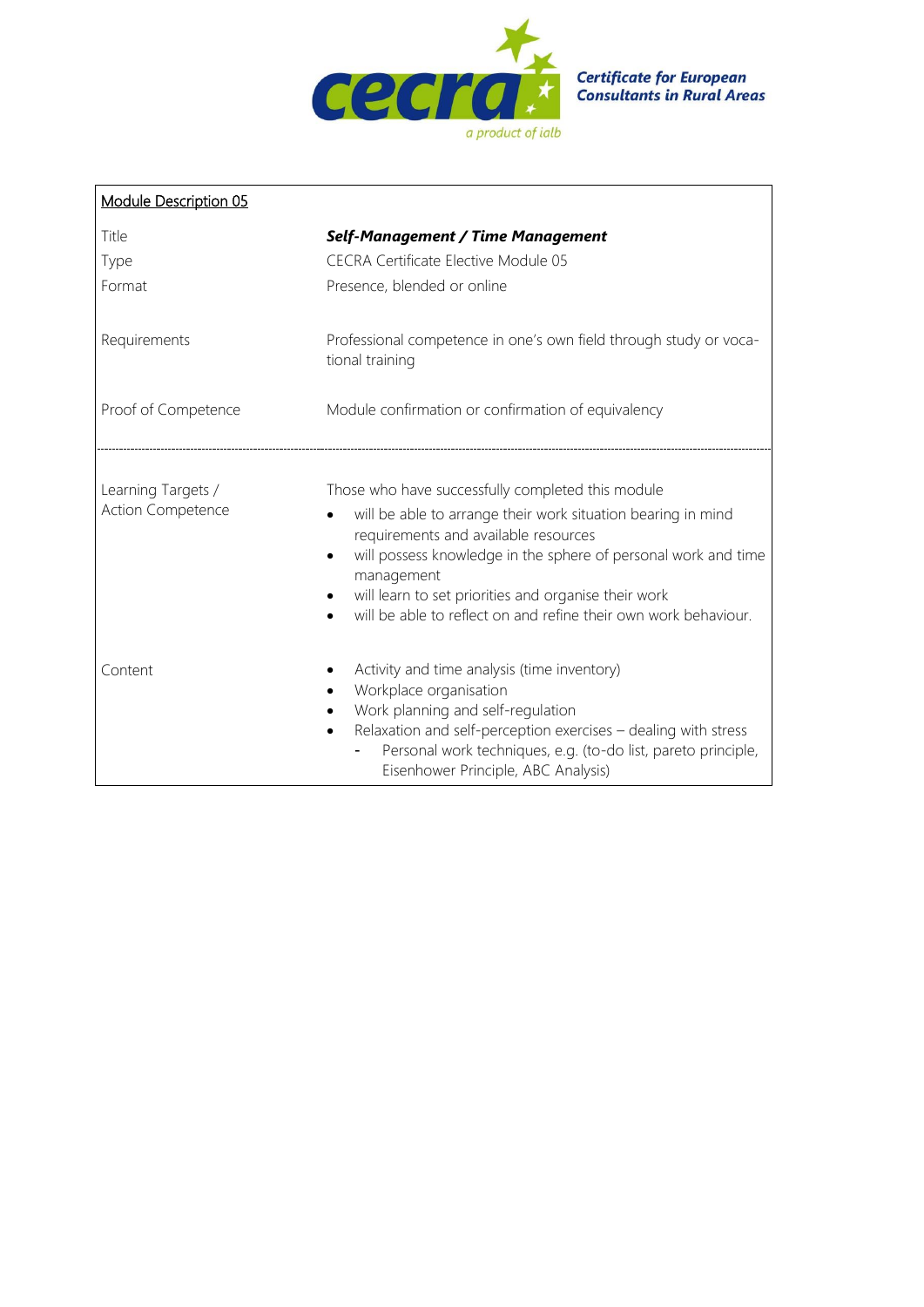

| Module Description 06                   |                                                                                                                                                                                                                                                                                                                                                                                                               |  |
|-----------------------------------------|---------------------------------------------------------------------------------------------------------------------------------------------------------------------------------------------------------------------------------------------------------------------------------------------------------------------------------------------------------------------------------------------------------------|--|
| Title                                   | <b>Project Management</b>                                                                                                                                                                                                                                                                                                                                                                                     |  |
| Type                                    | CECRA Certificate Elective Module 06                                                                                                                                                                                                                                                                                                                                                                          |  |
| Format                                  | Presence, blended or online                                                                                                                                                                                                                                                                                                                                                                                   |  |
| Requirements                            | Professional competence in one's own field through study or voca-<br>tional training                                                                                                                                                                                                                                                                                                                          |  |
| Proof of Competence                     | Module confirmation or confirmation of equivalency                                                                                                                                                                                                                                                                                                                                                            |  |
| Learning Targets /<br>Action Competence | Those who have successfully completed this module<br>will be familiar with the stages and tools of project<br>management<br>will be in a position to broadly handle a project idea to the<br>point where it is ready for implementation<br>will be aware of their role as Project Leader or Project<br>Employee                                                                                               |  |
| Content                                 | What is a project? / Basics of project work (project quidelines)<br>Phases, methods and tools in (agile) project management<br>Development of operationalizable project goals or sprint goals<br>Time, cost and resource planning<br>Financing (e.g., funding/sponsoring)<br>$\bullet$<br>Reflection and adjustment of project progress and teamwork<br>$\bullet$<br>Principles of monitoring and controlling |  |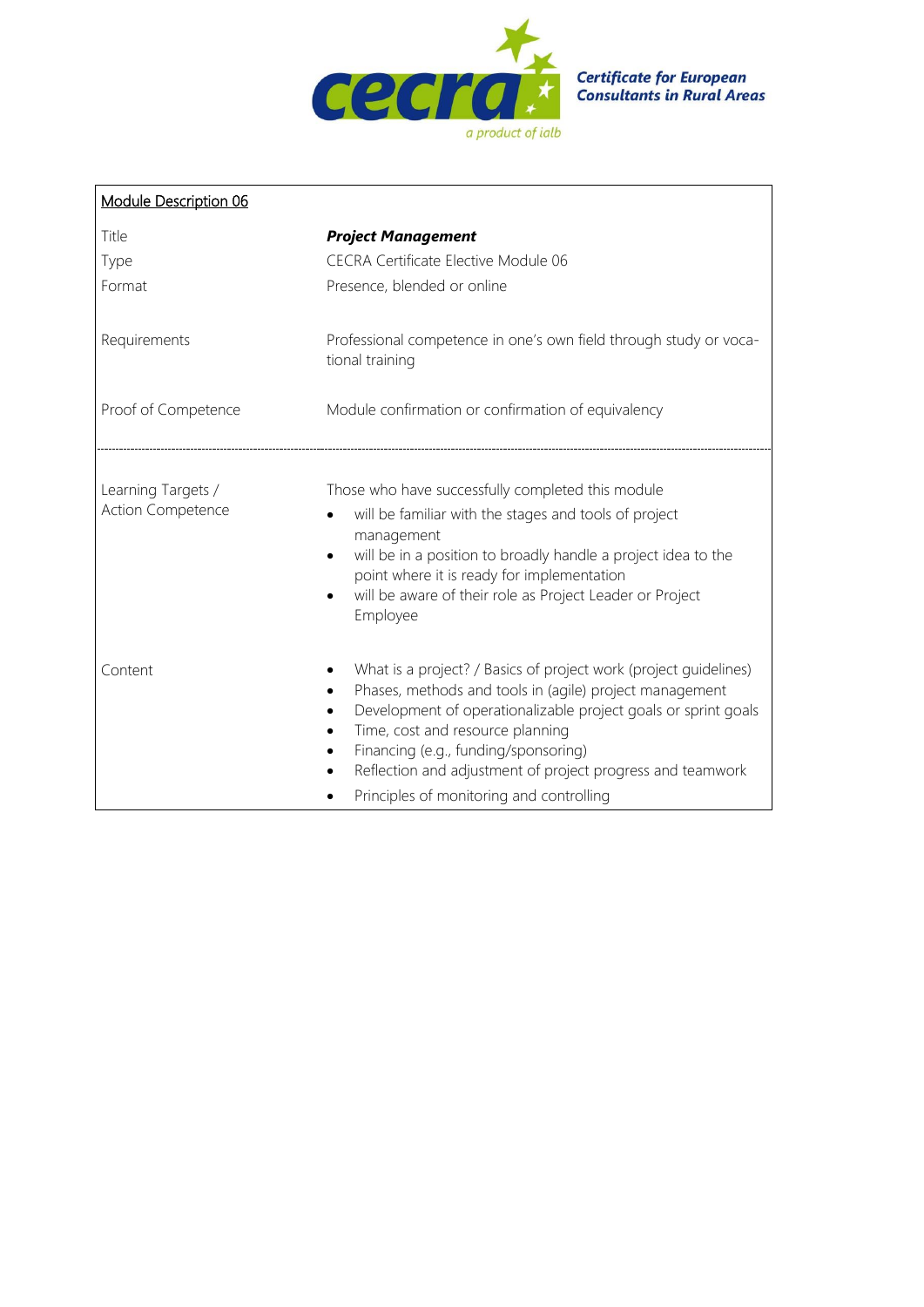

| <b>Module Description 07</b>            |                                                                                                                                                                                                                                                                                                                                                                                                                                     |  |
|-----------------------------------------|-------------------------------------------------------------------------------------------------------------------------------------------------------------------------------------------------------------------------------------------------------------------------------------------------------------------------------------------------------------------------------------------------------------------------------------|--|
| Title<br>Type<br>Format                 | <b>Shaping Advisory Processes</b><br>CECRA Certificate Elective Module 07<br>Presence                                                                                                                                                                                                                                                                                                                                               |  |
| Requirements                            | Professional competence in one's own field through study or voca-<br>tional training                                                                                                                                                                                                                                                                                                                                                |  |
| Proof of Competence                     | Module confirmation or confirmation of equivalency                                                                                                                                                                                                                                                                                                                                                                                  |  |
| Learning Targets /<br>Action Competence | Those who have successfully completed this module<br>will have learnt dialogue and interaction techniques and how to<br>apply them in advisory situations<br>will be capable of structuring and monitoring advisory<br>processes with one or more persons<br>will be familiar with systemic thinking, and able to gauge its<br>importance for their own advisory work.<br>Is able to reflect on own consulting attitude and actions |  |
| Content                                 | Tasks, functions, forms of advisory work, clarification of the<br>terms 'advisory work', 'consulting' and 'coaching'<br>Structuring and designing advisory processes<br>Shaping relationships with clients<br>Basics of systemic advisory work / systemic questioning tech-<br>niques                                                                                                                                               |  |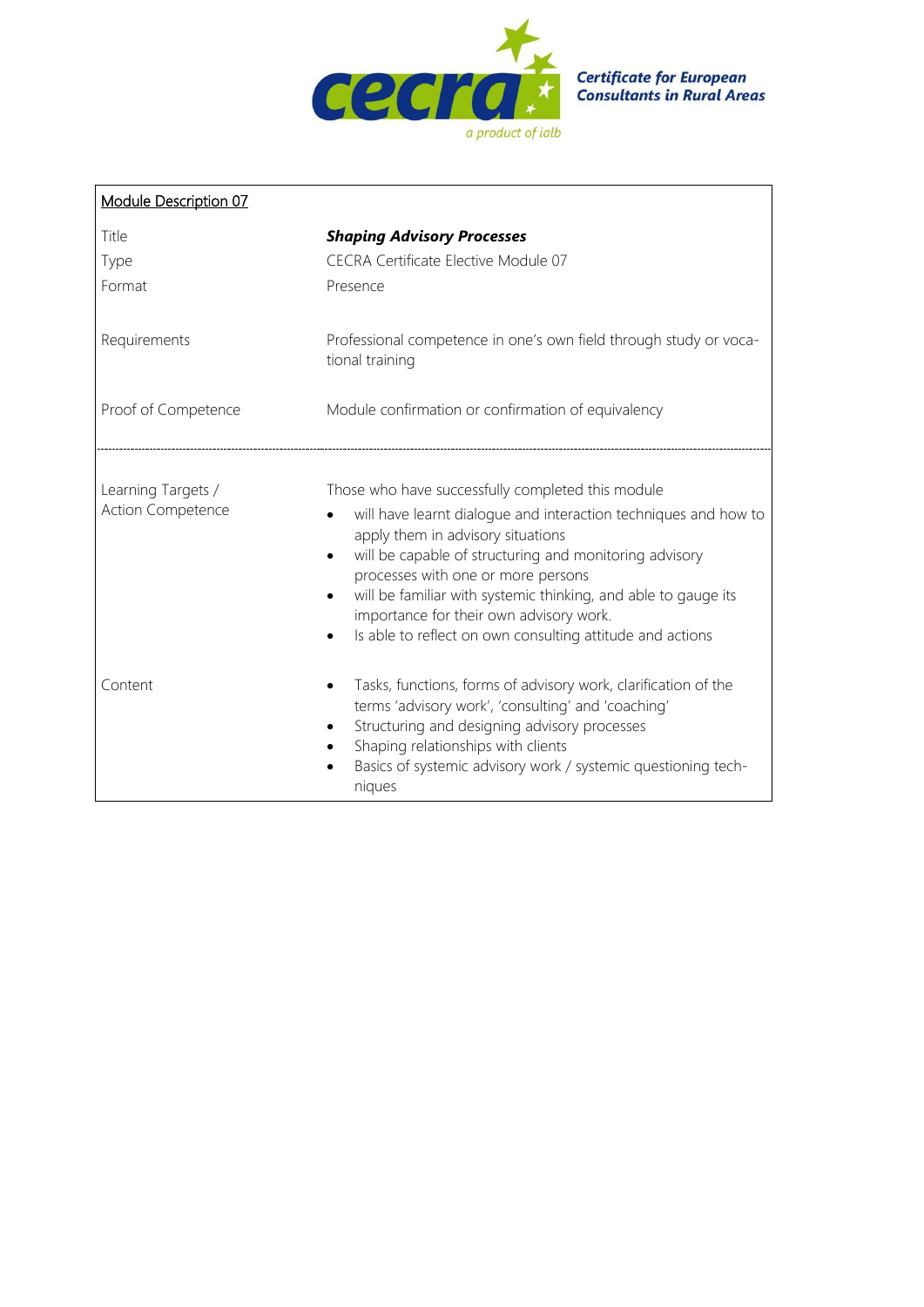

| Module Description 08                          |                                                                                                                                                                                                                                                                                                                                                                                                                      |
|------------------------------------------------|----------------------------------------------------------------------------------------------------------------------------------------------------------------------------------------------------------------------------------------------------------------------------------------------------------------------------------------------------------------------------------------------------------------------|
| Title                                          | <b>Change Management</b>                                                                                                                                                                                                                                                                                                                                                                                             |
| Type                                           | CECRA Certificate Elective Module 08                                                                                                                                                                                                                                                                                                                                                                                 |
| Format                                         | Presence                                                                                                                                                                                                                                                                                                                                                                                                             |
| Requirements                                   | Professional competence in one's own field through study or voca-<br>tional training                                                                                                                                                                                                                                                                                                                                 |
| Proof of Competence                            | Module confirmation or confirmation of equivalency                                                                                                                                                                                                                                                                                                                                                                   |
| Learning Targets /<br><b>Action Competence</b> | Those who have successfully completed this module<br>will have become familiar with models of change, and applied<br>them to their own situation<br>will have experienced and reflected on methods for designing<br>change<br>will have developed ways of dealing constructively with<br>resistance and emotions<br>will be aware of the importance of resources and core compe-<br>tencies for processes of change. |
| Content                                        | Phase models of change<br>my role and attitude when accompanying change processes<br>Communication and intervention for/in processes of change<br>Reflecting on one's own awareness of change<br>Resource work, creativity techniques                                                                                                                                                                                |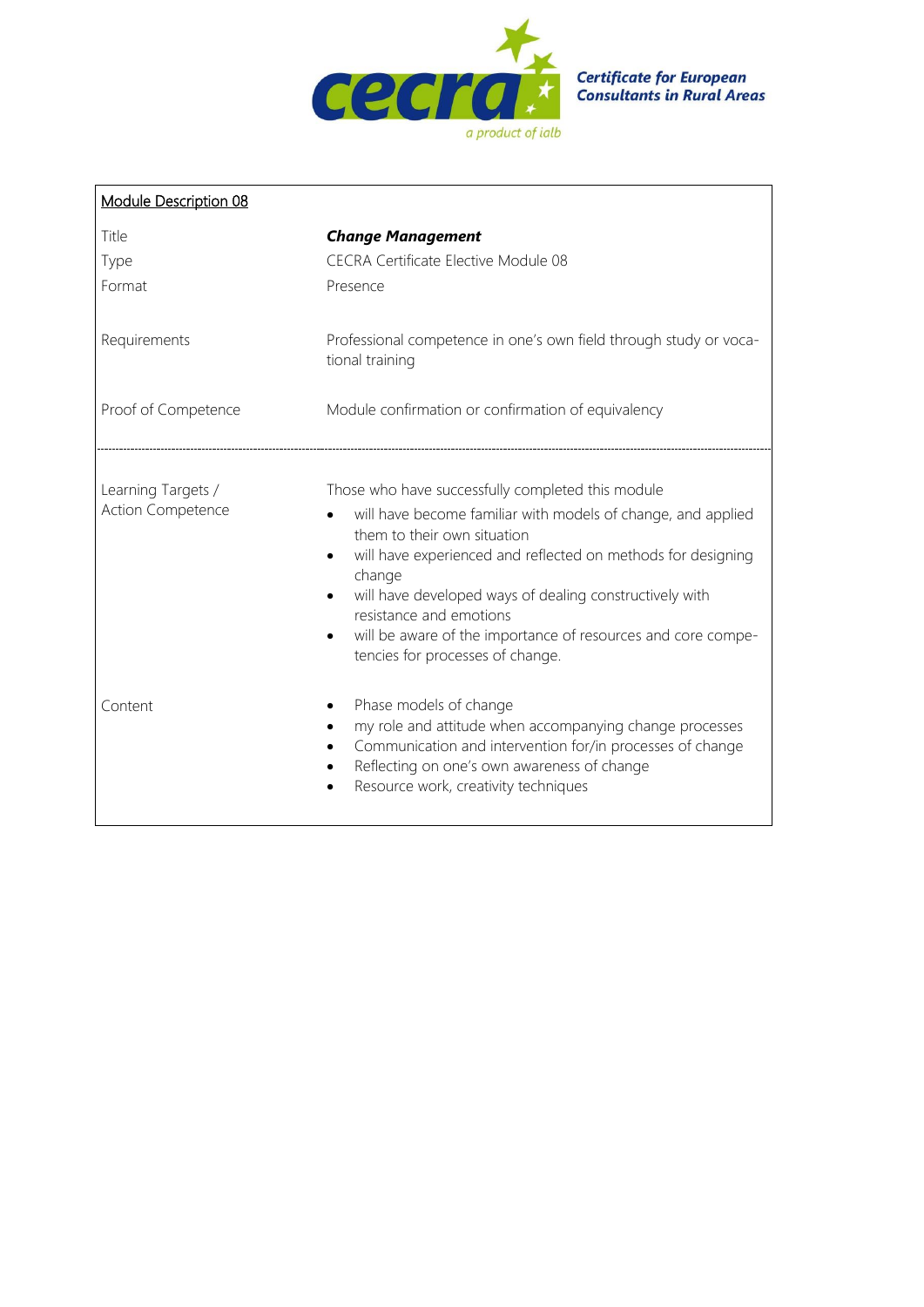

| Module Description 09                   |                                                                                                                                                                                                                                                                                                                                                                                                                                                                    |
|-----------------------------------------|--------------------------------------------------------------------------------------------------------------------------------------------------------------------------------------------------------------------------------------------------------------------------------------------------------------------------------------------------------------------------------------------------------------------------------------------------------------------|
| Title                                   | <b>Moderation Training</b>                                                                                                                                                                                                                                                                                                                                                                                                                                         |
| Type                                    | CECRA Certificate Elective Module 09                                                                                                                                                                                                                                                                                                                                                                                                                               |
| Format                                  | Presence                                                                                                                                                                                                                                                                                                                                                                                                                                                           |
| Requirements                            | Professional competence in one's own field through study or voca-<br>tional training                                                                                                                                                                                                                                                                                                                                                                               |
| Proof of Competence                     | Module confirmation or confirmation of equivalency                                                                                                                                                                                                                                                                                                                                                                                                                 |
| Learning Targets /<br>Action Competence | Those who have successfully completed this module<br>will understand the principles of moderation and apply them in<br>$\bullet$<br>their professional setting<br>will be familiar with a wide variety of methods and media, and<br>$\bullet$<br>will be able to use these successfully and appropriately<br>will take advantage of the opportunity of visualisation<br>are aware of their role as moderators, and reflect their under-<br>standing of moderation. |
| Content                                 | The moderator's role<br>Rhetoric and body language<br>Designing efficient meetings<br>Lending appropriate support at conferences, meetings and<br>workshops<br>Applying moderation and visualisation techniques<br>Working in small groups                                                                                                                                                                                                                         |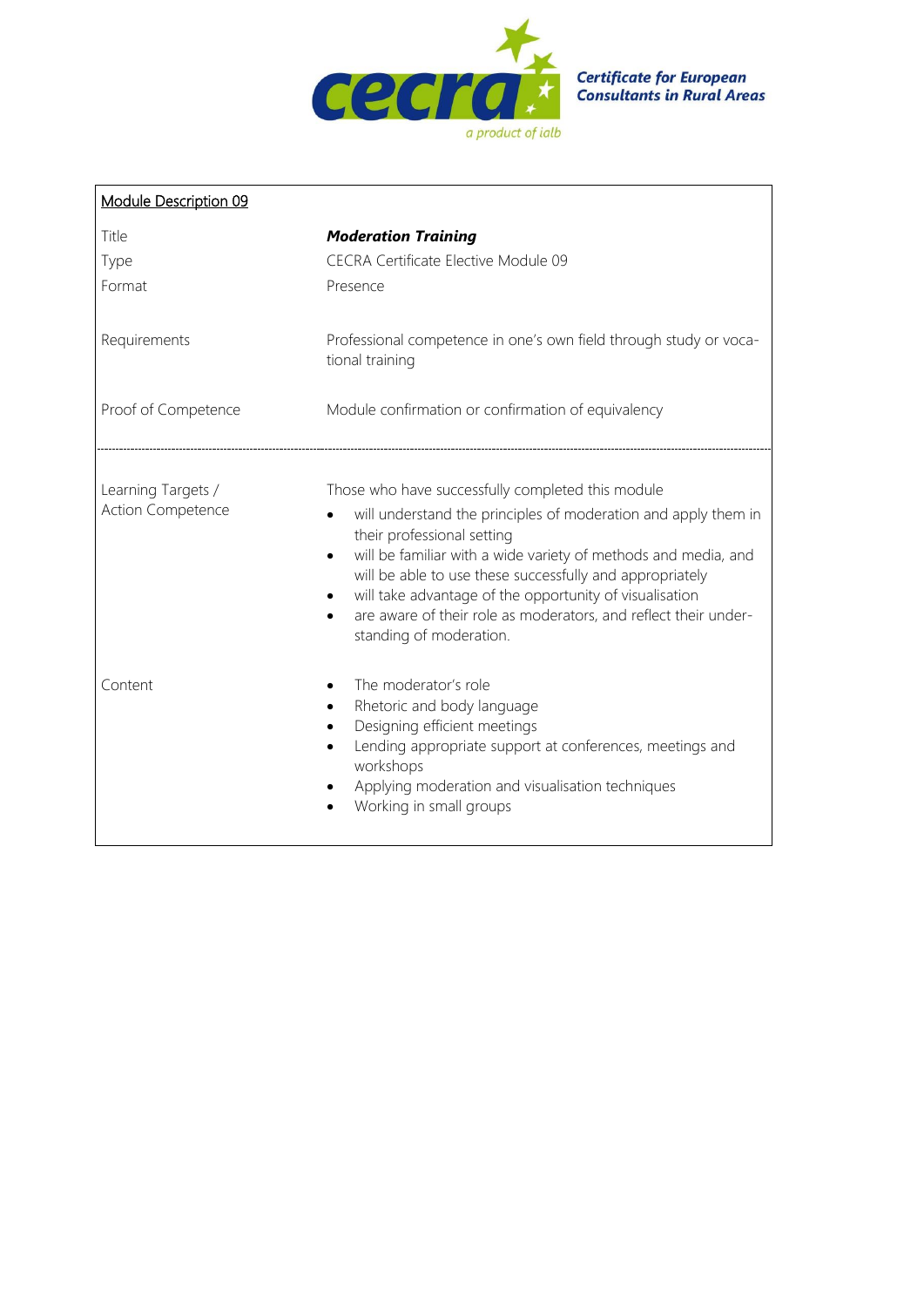

| <b>Module Description 10</b>            |                                                                                                                                                                                                   |
|-----------------------------------------|---------------------------------------------------------------------------------------------------------------------------------------------------------------------------------------------------|
| Title                                   | <b>Marketing of advisory services</b>                                                                                                                                                             |
| Type                                    | <b>CECRA Certificate Elective Module 10</b>                                                                                                                                                       |
| Format                                  | Presence, blended or online                                                                                                                                                                       |
| Requirements                            | Professional competence in one's own field through study or voca-<br>tional training                                                                                                              |
| Proof of Competence                     | Module confirmation or confirmation of equivalency                                                                                                                                                |
|                                         |                                                                                                                                                                                                   |
| Learning Targets /<br>Action Competence | Those who have successfully completed this module<br>will be knowledgeable about the specificities related to the<br>marketing of advisory services                                               |
|                                         | will be able to successfully promote themselves as well as their<br>advisory services                                                                                                             |
|                                         | will be versed in the use of various communication medias and<br>channels.                                                                                                                        |
| Content                                 | Strategies for attracting new and binding old customers<br>Product standardisation, service lines<br>Marketing strategies and concepts<br>$\bullet$<br>Creation of advertising material and texts |
|                                         | Use of social media                                                                                                                                                                               |
|                                         | Optimising sales processes<br>Profitability of advisory services<br>$\bullet$                                                                                                                     |

 $\blacksquare$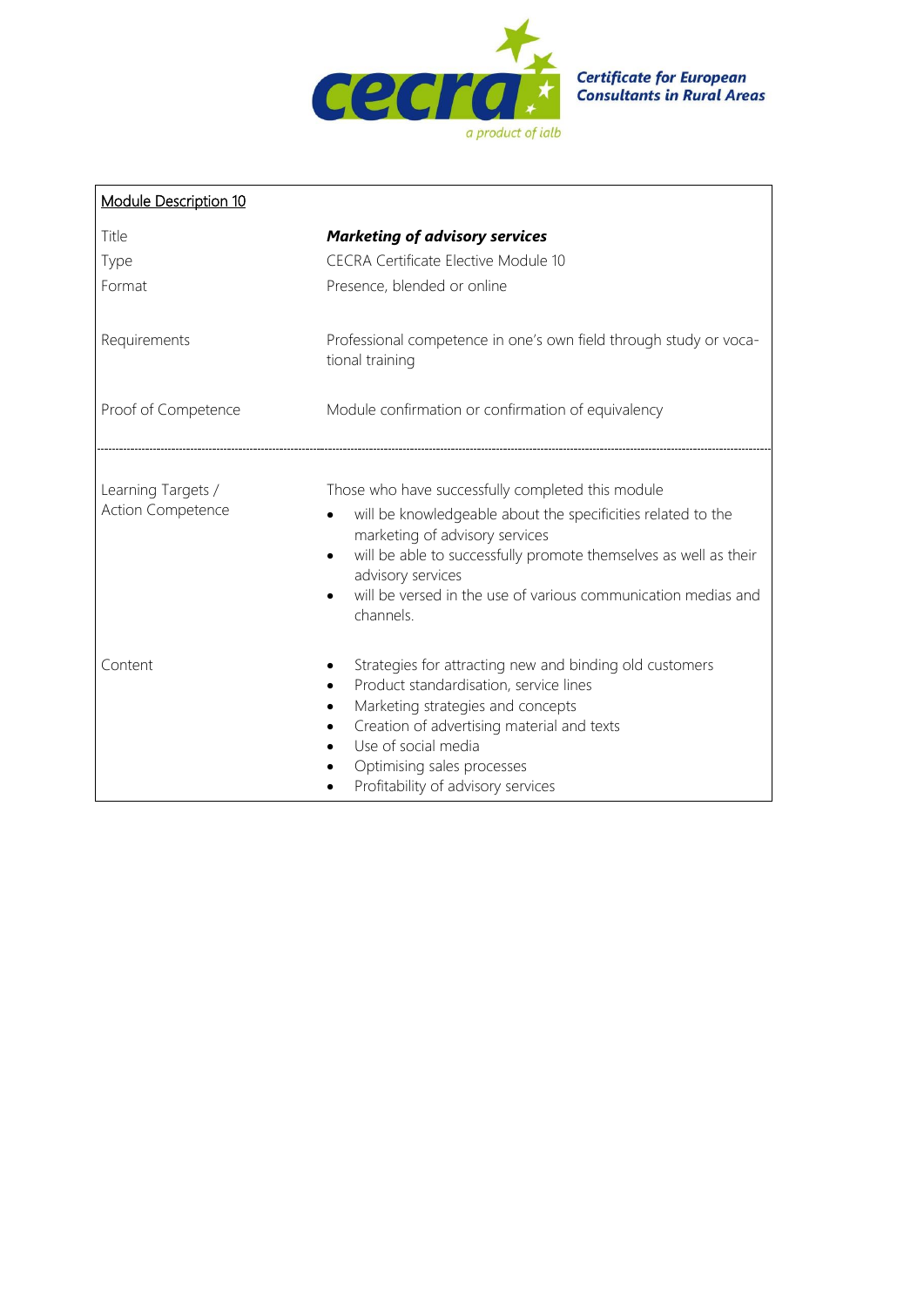

| <b>Module Description 11</b>                   |                                                                                                                                                                                                                                                                                                                                 |
|------------------------------------------------|---------------------------------------------------------------------------------------------------------------------------------------------------------------------------------------------------------------------------------------------------------------------------------------------------------------------------------|
| Title<br>Type<br>Format                        | <b>Designing and implementing Events</b><br><b>CECRA Certificate Elective Module 11</b><br>Presence, blended or online                                                                                                                                                                                                          |
| Requirements                                   | Professional competence in one's own field through study or voca-<br>tional training                                                                                                                                                                                                                                            |
| Proof of Competence                            | Module confirmation or confirmation of equivalency                                                                                                                                                                                                                                                                              |
| Learning Targets /<br><b>Action Competence</b> | Those who have successfully completed this module<br>will be capable of planning, calculating, organising, running<br>and evaluating adult education measures<br>will be knowledgeable about the principles underlying adult<br>learning and will be capable to use didactic and methodologi-<br>cal tools for adult education. |
| Content                                        | Didactic principles of adult learning<br>Needs analysis, target-group orientation<br>Developing educational products (adult education)<br>Educational marketing<br>Organisation, running, follow-up and evaluation of events<br>Learning transfer<br>Funding / promotion / sponsorship                                          |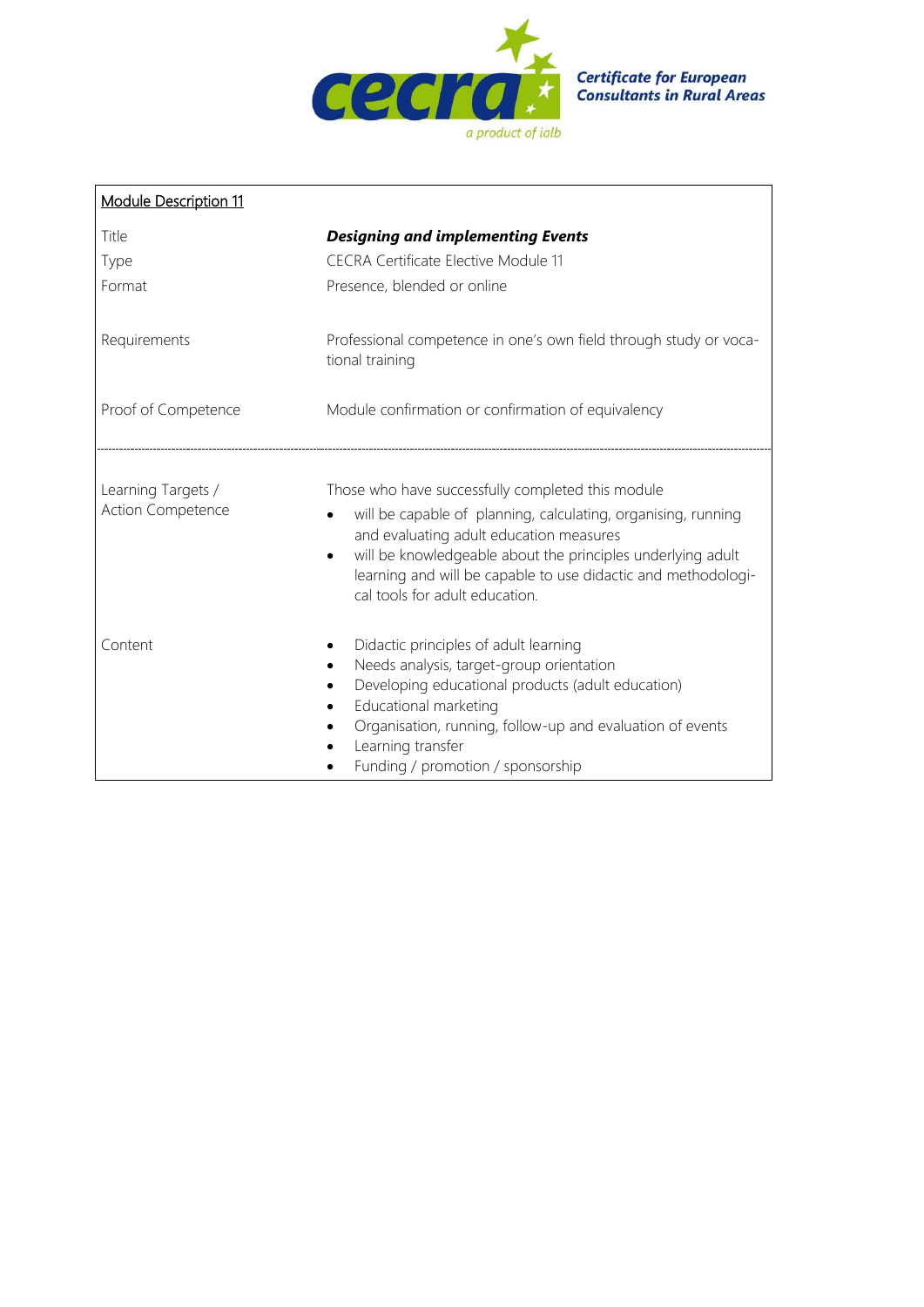

| <b>Module Description 12</b>                   |                                                                                                                                                                                                                                                                                                                                        |
|------------------------------------------------|----------------------------------------------------------------------------------------------------------------------------------------------------------------------------------------------------------------------------------------------------------------------------------------------------------------------------------------|
| Title                                          | <b>Advising and Supporting Groups and/or Teams</b>                                                                                                                                                                                                                                                                                     |
| Type                                           | <b>CECRA Certificate Elective Module 12</b>                                                                                                                                                                                                                                                                                            |
| Format                                         | Presence                                                                                                                                                                                                                                                                                                                               |
| Requirements                                   | Professional competence in one's own field through study or voca-<br>tional training                                                                                                                                                                                                                                                   |
| Proof of Competence                            | Module confirmation or confirmation of equivalency                                                                                                                                                                                                                                                                                     |
| Learning Targets /<br><b>Action Competence</b> | Those who have successfully completed this module<br>will be versed in the fundamentals of group dynamics<br>will be able to advise and support groups & teams in a<br>$\bullet$<br>process- and target-oriented fashion<br>will be knowledgeable about opportunities for intervention<br>measures in multi-persons-setting-practices. |
| Content                                        | Group dynamics<br>Strategies of intervention in group processes<br>Group advisory methods<br>Different forms of group advisory work, e.g. task-force<br>consulting, structured sharing of experiences                                                                                                                                  |
| Recommendation                                 | Attendance of module 03 Teamwork and Team Leadership                                                                                                                                                                                                                                                                                   |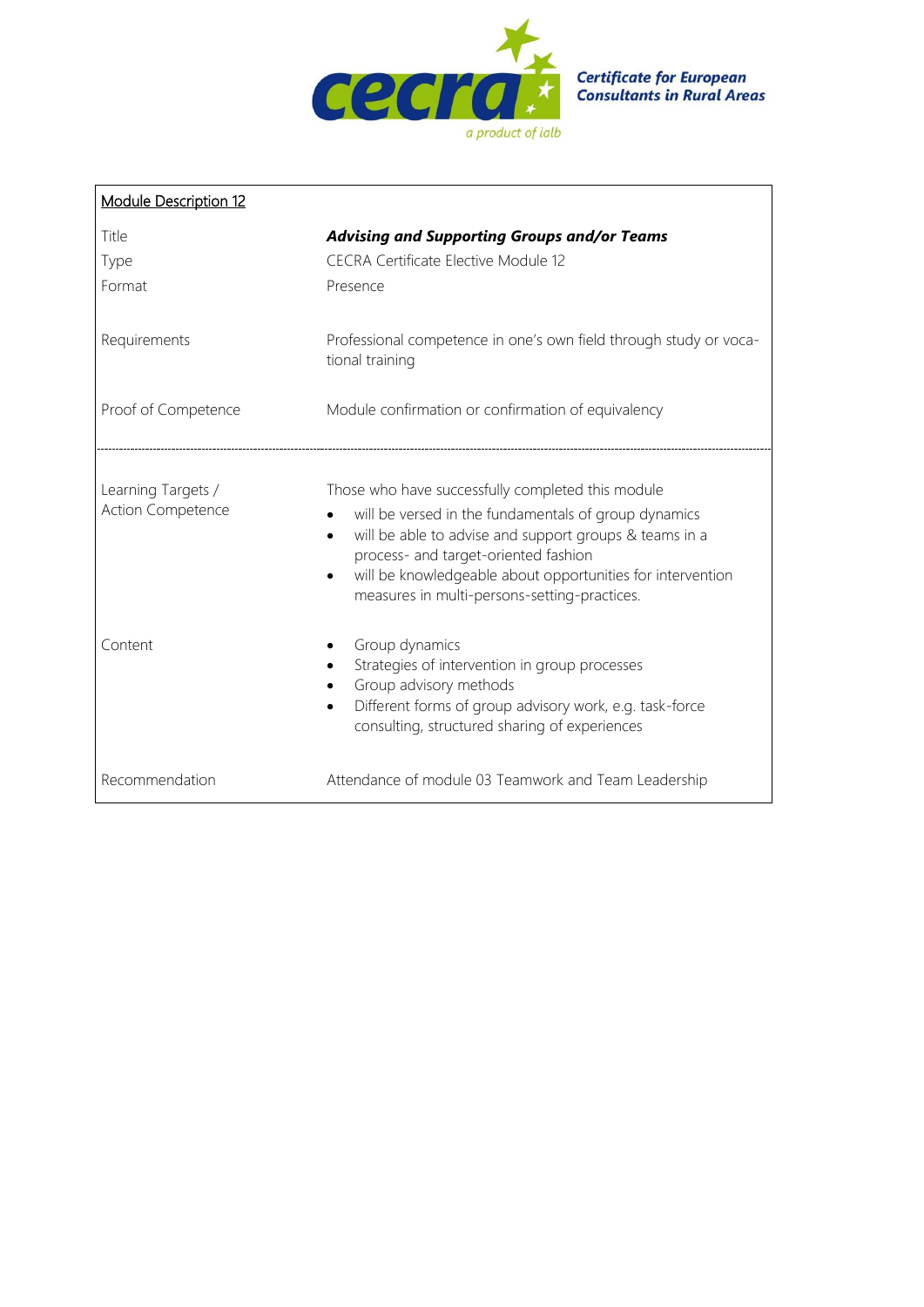

| <b>Module Description 13</b>            |                                                                                                                                                                                                                                                                                                                                                                                                                                                                                                                                                                  |
|-----------------------------------------|------------------------------------------------------------------------------------------------------------------------------------------------------------------------------------------------------------------------------------------------------------------------------------------------------------------------------------------------------------------------------------------------------------------------------------------------------------------------------------------------------------------------------------------------------------------|
| Title<br>Type<br>Format                 | <b>Essentials of Mediation</b><br><b>CECRA Certificate Elective Module 13</b><br>Presence                                                                                                                                                                                                                                                                                                                                                                                                                                                                        |
| Requirements                            | Professional competence in one's own field through study or voca-<br>tional training                                                                                                                                                                                                                                                                                                                                                                                                                                                                             |
| Proof of Competence                     | Module confirmation or confirmation of equivalency                                                                                                                                                                                                                                                                                                                                                                                                                                                                                                               |
| Learning Targets /<br>Action Competence | Those who have successfully completed this module<br>will be familiar with the different forms of conflict resolution<br>$\bullet$<br>will be familiar with the areas of application and the process of<br>$\bullet$<br>mediation<br>will be familiar with conflict-resolution-based discussion and<br>$\bullet$<br>de-escalation methods<br>will be able to include mediation-based methods in advisory<br>processes.                                                                                                                                           |
| Content                                 | Characteristics and types of conflicts and crises<br>The concept of mediation, its spheres of application and<br>$\bullet$<br>principles<br>In-depth communication tools to supplement compulsory<br>$\bullet$<br>module 2<br>Active listening, questioning techniques<br>$\blacksquare$<br>Synoptic structuring<br>$\sim$<br>Reframing and redefinition<br>Essentials of Non-violent Communication<br>Exercices on application of de-escalation communication tech-<br>$\bullet$<br>niques<br>Order clarification/working alliance and stages of me-<br>diation |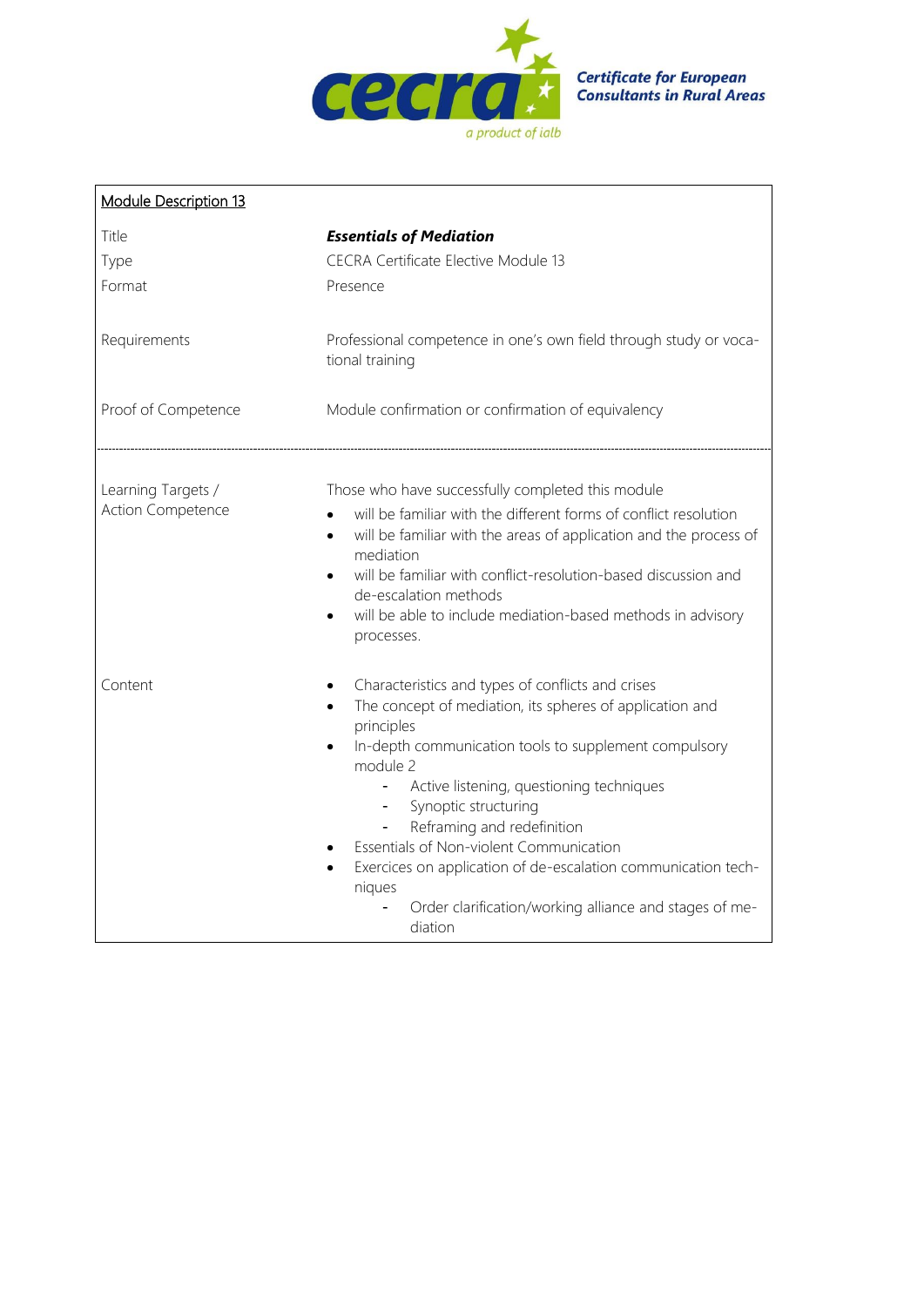

| <b>Module Description 14</b>            |                                                                                                                                                                                                                                                                                                                                                                                                                                   |
|-----------------------------------------|-----------------------------------------------------------------------------------------------------------------------------------------------------------------------------------------------------------------------------------------------------------------------------------------------------------------------------------------------------------------------------------------------------------------------------------|
| Title<br>Type<br>Format                 | <b>Advising and Supporting Businesses in Strategic Issues</b><br><b>CECRA Certificate Elective Module 14</b><br>Presence, blended or online                                                                                                                                                                                                                                                                                       |
| Requirements                            | Professional competence in one's own field through study or voca-<br>tional training                                                                                                                                                                                                                                                                                                                                              |
| Proof of Competence                     | Module confirmation or confirmation of equivalency                                                                                                                                                                                                                                                                                                                                                                                |
| Learning Targets /<br>Action Competence | Those who have successfully completed this module<br>will be familiar with the tools and methodological concepts for<br>designing strategy-oriented advisory processes<br>will be able to initiate, manage and support strategy processes<br>$\bullet$<br>together with the companies.                                                                                                                                            |
| Content                                 | Developing visions and strategic targets<br>Importance of the strategic orientation of companies<br>Specifics of strategic advisory work and support<br>Performing SWOT (strengths, weaknesses, opportunities and<br>threats) analyses<br>Risk assessment<br>$\bullet$<br>Trend monitoring<br>$\bullet$<br>Special communication tools in the strategy process<br>$\bullet$<br>Implementation planning, execution and controlling |
| Recommendation                          | Attendance of module 07 Shaping Advisory Processes                                                                                                                                                                                                                                                                                                                                                                                |

 $\mathbf{r}$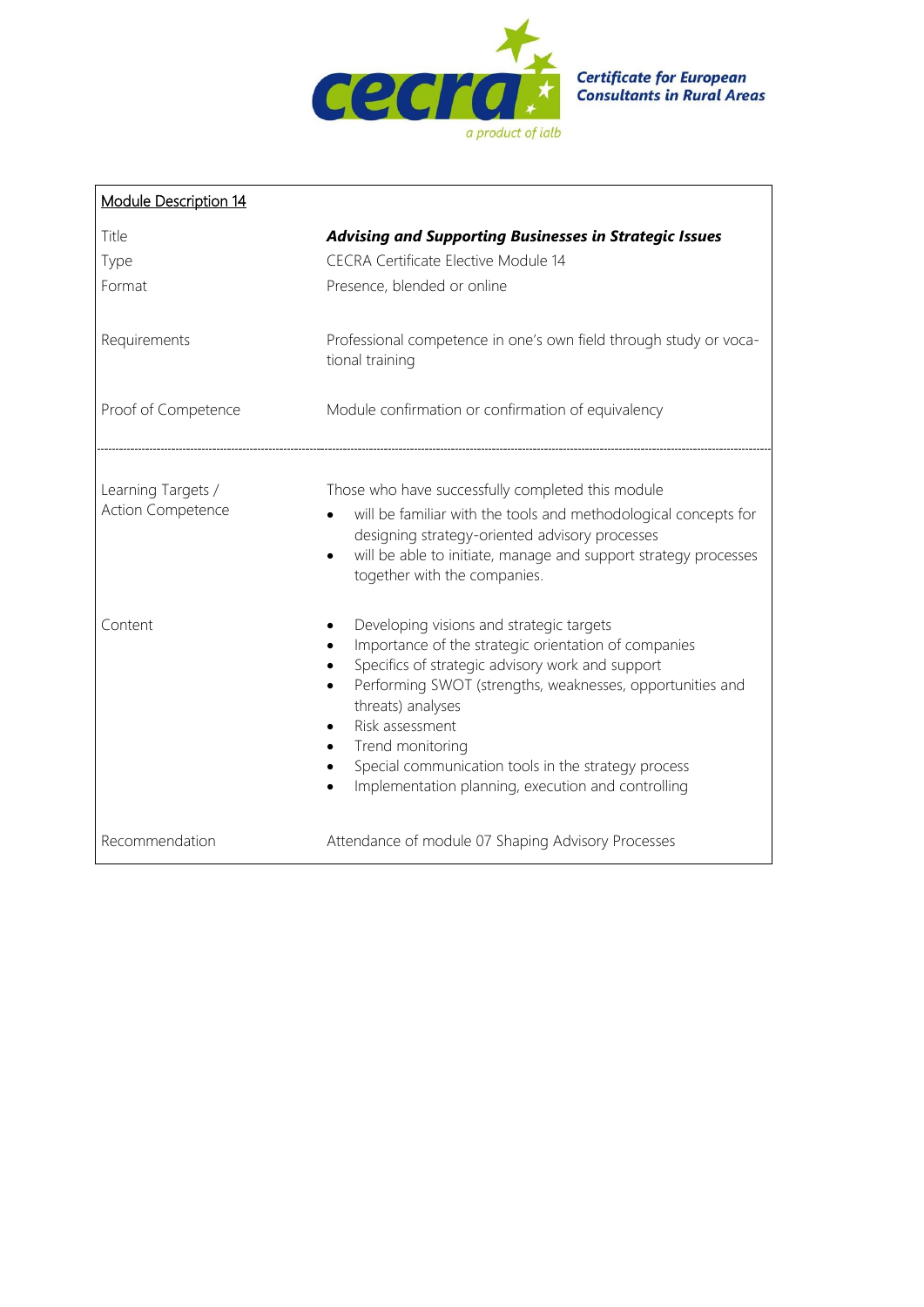

| <b>Module Description 15</b>            |                                                                                                                                                                                                                                                                                                                                                                                                                                                        |
|-----------------------------------------|--------------------------------------------------------------------------------------------------------------------------------------------------------------------------------------------------------------------------------------------------------------------------------------------------------------------------------------------------------------------------------------------------------------------------------------------------------|
| Title<br>Type<br>Format                 | <b>Introduction to Coaching</b><br><b>CECRA Certificate Elective Module 15</b><br>Presence                                                                                                                                                                                                                                                                                                                                                             |
| Requirements                            | Professional competence in one's own field through study or voca-<br>tional training                                                                                                                                                                                                                                                                                                                                                                   |
| Proof of Competence                     | Module confirmation or confirmation of equivalency                                                                                                                                                                                                                                                                                                                                                                                                     |
| Learning Targets /<br>Action Competence | Those who have successfully completed this module<br>will be able to classify Coaching in the wider advisory landscape<br>will be familiar with the areas of application and the limits of<br>$\bullet$<br>Coaching<br>will be familiar with the basic methods and intervention options<br>$\bullet$<br>of Coaching<br>will be able to include elements of Coaching in the advisory<br>$\bullet$<br>process                                            |
| Content                                 | Concept, how coaching differs from other forms of advisory<br>$\bullet$<br>work, applicable occasions, limits and process pathways<br>Systemic thinking in Coaching<br>$\bullet$<br>Communication tools in Coaching<br>Initial meeting, clarification of mandate, contract<br>Relationship formation for different client types according to<br>$\bullet$<br>Steve de Shazer<br>Working with analogue methods (pictures, illustrations, meta-<br>phor) |
| Recommendation                          | Attendance of module 07 Shaping Advisory Processes                                                                                                                                                                                                                                                                                                                                                                                                     |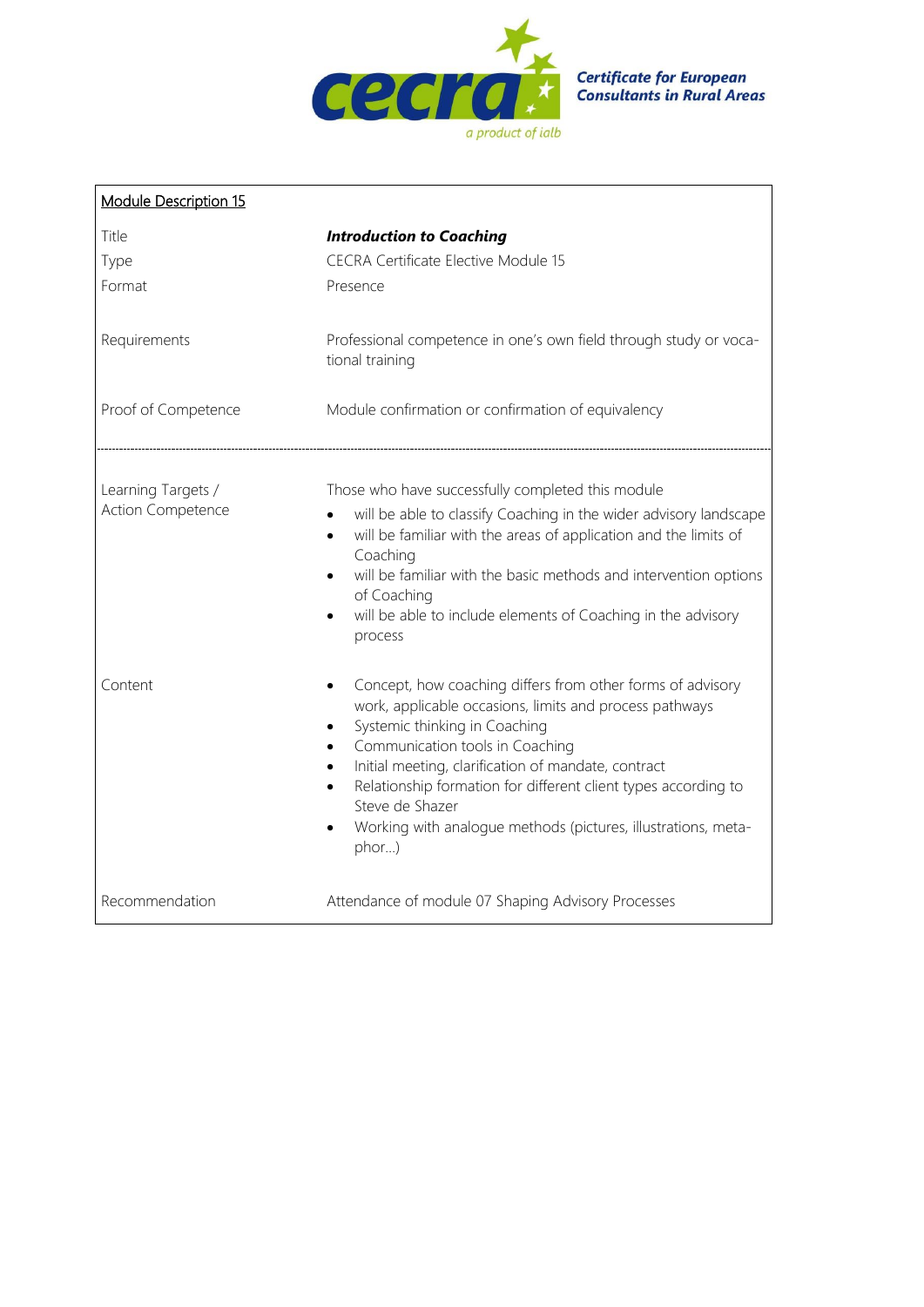

| Module Description 16                          |                                                                                                                                                                                                                                                                                                                                                                                                                                                                                                        |
|------------------------------------------------|--------------------------------------------------------------------------------------------------------------------------------------------------------------------------------------------------------------------------------------------------------------------------------------------------------------------------------------------------------------------------------------------------------------------------------------------------------------------------------------------------------|
| Title<br>Type<br>Format                        | <b>Shaping Innovation Processes - Supporting Networks</b><br><b>CECRA Certificate Elective Module 16</b><br>Presence                                                                                                                                                                                                                                                                                                                                                                                   |
| Requirements                                   | Professional competence in one's own field through study or voca-<br>tional training                                                                                                                                                                                                                                                                                                                                                                                                                   |
| Proof of Competence                            | Module confirmation or confirmation of equivalency                                                                                                                                                                                                                                                                                                                                                                                                                                                     |
| Learning Targets /<br><b>Action Competence</b> | Those who have successfully completed this module<br>know, what innovation means and are aware of characteristics<br>in innovation processes<br>is able to reflect his/her role and own behavior as innovation<br>$\bullet$<br>manager<br>learns how to track regularly patterns of innovation processes<br>$\bullet$<br>and how to react on it<br>knows tools and methods to generate ideas and innovation<br>$\bullet$<br>actions<br>will be familiar to focus on the energy in innovation processes |
| Content                                        | What is innovation?<br>Phases in the innovation process<br>$\bullet$<br>Actors/roles in innovation processes<br>$\bullet$<br>Importance of exchange, dialogue, structure and confrontation<br>$\bullet$<br>for a vital network<br>Creativity techniques<br>Practical training on how to steer innovation processes<br>$\bullet$<br>My role as a consultant in multidisciplinary innovation groups<br>$\bullet$<br>and networks                                                                         |
| Recommendation                                 | Attendance of module 09 Moderation Training                                                                                                                                                                                                                                                                                                                                                                                                                                                            |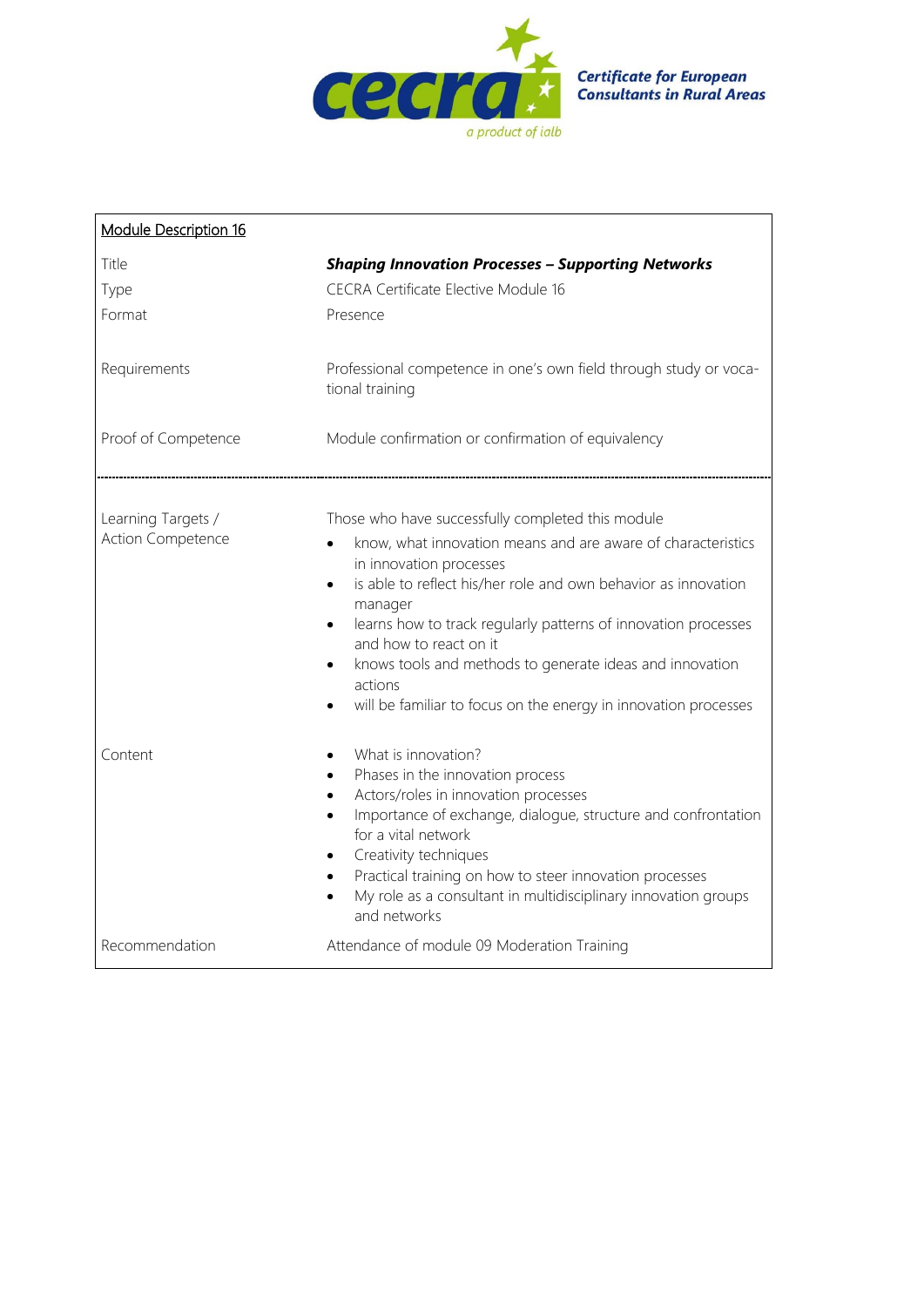

| <b>Module Description 17</b>            |                                                                                                                                                                                                                                                                                                                                                                                                                                                                                                                                                                  |
|-----------------------------------------|------------------------------------------------------------------------------------------------------------------------------------------------------------------------------------------------------------------------------------------------------------------------------------------------------------------------------------------------------------------------------------------------------------------------------------------------------------------------------------------------------------------------------------------------------------------|
| Title<br>Type<br>Format                 | <b>Basics of Participation</b><br><b>CECRA Certificate Elective Module 17</b><br>Presence                                                                                                                                                                                                                                                                                                                                                                                                                                                                        |
| Requirements                            | Professional competence in one's own field through study or voca-<br>tional training                                                                                                                                                                                                                                                                                                                                                                                                                                                                             |
| Proof of Competence                     | Module confirmation or confirmation of equivalency                                                                                                                                                                                                                                                                                                                                                                                                                                                                                                               |
| Learning Targets /<br>Action Competence | Those who have successfully completed this module<br>have dealt with objectives, ethnic principles, potentials and<br>boundaries as well as opportunities and risks of participation in<br>rural areas<br>will be familiar with participation model and related processes<br>and necessary structures<br>is able to conduct stakeholder and network analyses for partici-<br>$\bullet$<br>pation processes<br>has experienced and reflected participatory methods<br>$\bullet$<br>is able to s shape and accompany target-oriented participation<br>processes    |
| Content                                 | Basics of participation in rural areas (incl. related laws)<br>Role of facilitator and differentiation to other actors (e.g., cus-<br>tomer, participant, stakeholder)<br>"Ladders of participation", "Pyramid of Participation"<br>$\bullet$<br>Elements of a participation process (e.g., information transfer,<br>$\bullet$<br>selection of participants, goal formulation, reflection, data ag-<br>gregation, visualisation, results and conclusion)<br>Participatory methods (e.g., open space, future search confer-<br>ence, future workshop, living lab) |
| Recommendation                          | Attendance of CECRA Module 09 Moderation Training                                                                                                                                                                                                                                                                                                                                                                                                                                                                                                                |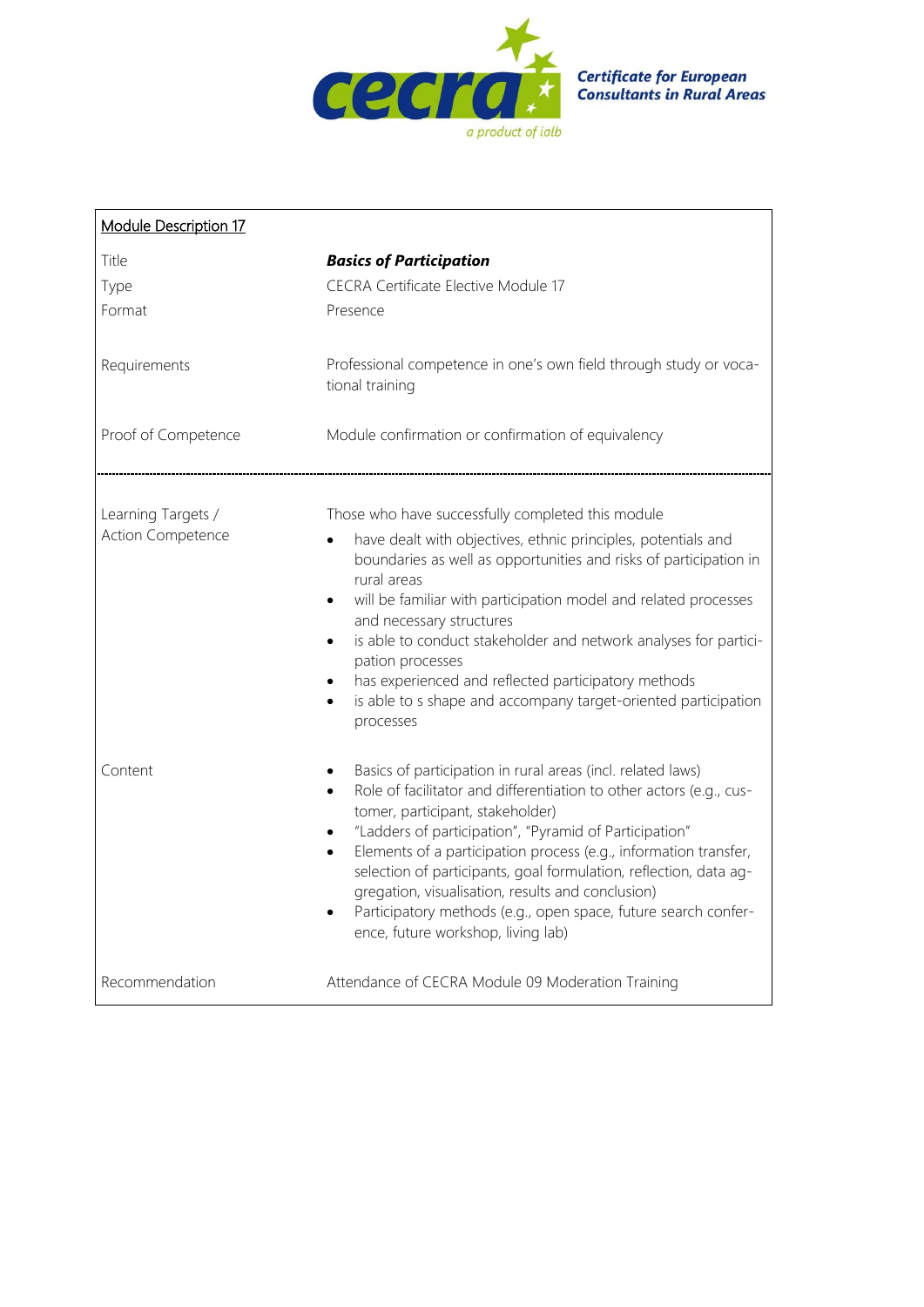

| <b>Module Description 18</b>            |                                                                                                                                                                                                                                                                                                                                                                                                                                                                                                                                                                                                                                      |  |
|-----------------------------------------|--------------------------------------------------------------------------------------------------------------------------------------------------------------------------------------------------------------------------------------------------------------------------------------------------------------------------------------------------------------------------------------------------------------------------------------------------------------------------------------------------------------------------------------------------------------------------------------------------------------------------------------|--|
| Title<br>Type<br>Format                 | <b>Basics of Participation</b><br><b>CECRA Certificate Elective Module 18</b><br>Online                                                                                                                                                                                                                                                                                                                                                                                                                                                                                                                                              |  |
| Requirements                            | Professional competence in one's own field through study or voca-<br>tional training                                                                                                                                                                                                                                                                                                                                                                                                                                                                                                                                                 |  |
| Proof of Competence                     | Module confirmation or confirmation of equivalency                                                                                                                                                                                                                                                                                                                                                                                                                                                                                                                                                                                   |  |
| Learning Targets /<br>Action Competence | Those who have successfully completed this module<br>is able to establish and maintain a relationship that is appropri-<br>ate for the conditions of the virtual environment<br>has basic technical knowledge of the software and hardware<br>$\bullet$<br>used, is able to communicate this knowledge and can inde-<br>pendently solve simple problems during use<br>is able to conduct a structured online consultation and to se-<br>$\bullet$<br>cure results appropriately<br>is able to organize consulting communication in the virtual<br>$\bullet$<br>space and knows the special features of the virtual environ-<br>ment. |  |
| Content                                 | Online consulting, special features<br>Communication in virtual space<br>$\bullet$<br>Intervention possibilities (e.g. with visualization tools)<br>$\bullet$<br>Counseling tools/counseling channels (email, social media,<br>$\bullet$<br>forums, video conferencing tools, video telephony, )<br>Necessary technology and software<br>$\bullet$<br>Data security, data protection<br>$\bullet$                                                                                                                                                                                                                                    |  |
| Recommendation                          | Attendance of module 2 "Communication and Relationship<br>Building in Advisory Work" and/or module 7 "Shaping Advisory<br>Processes"                                                                                                                                                                                                                                                                                                                                                                                                                                                                                                 |  |